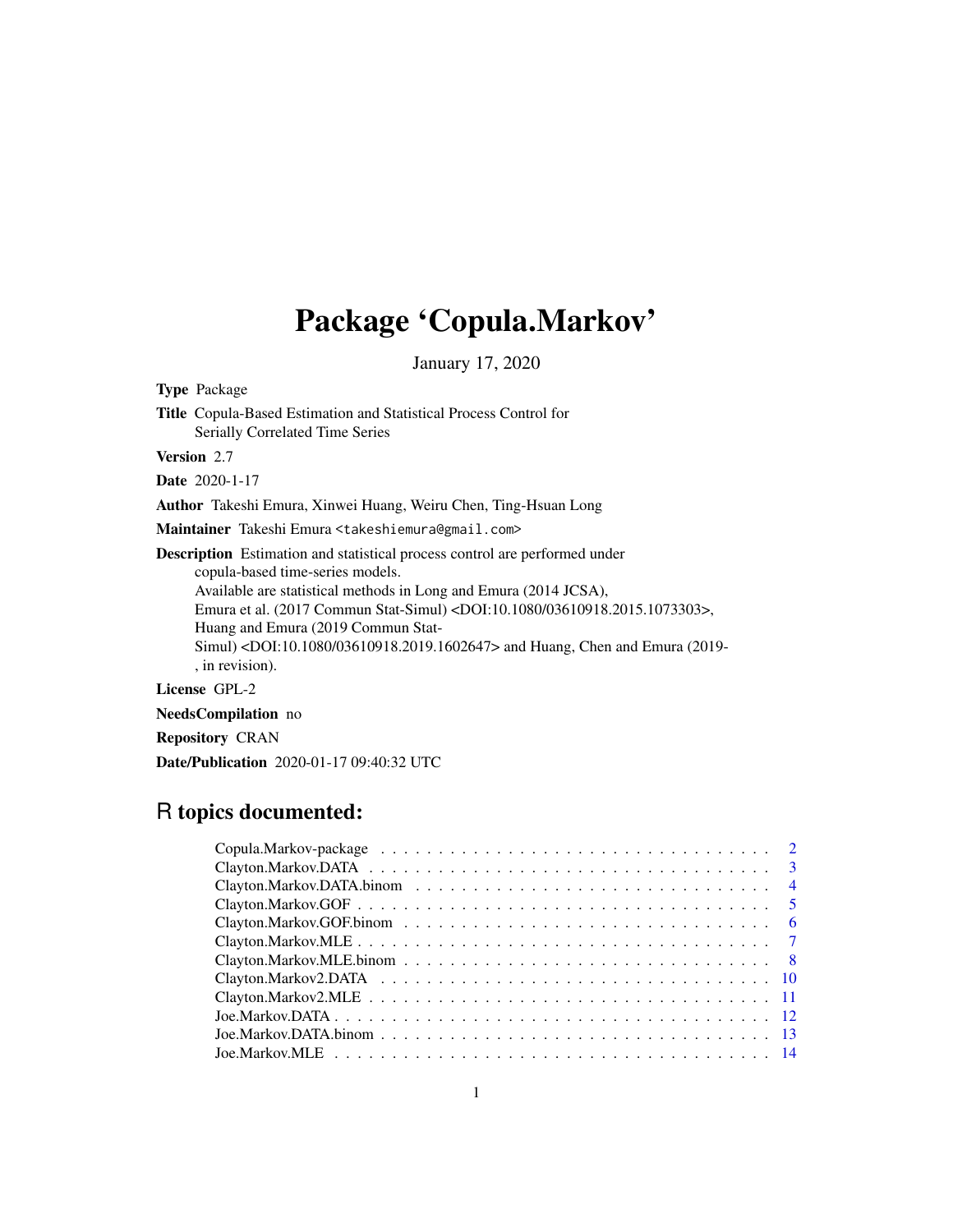#### <span id="page-1-0"></span>**Index** and the contract of the contract of the contract of the contract of the contract of the contract of the contract of the contract of the contract of the contract of the contract of the contract of the contract of th

Copula.Markov-package *Copula-Based Estimation and Statistical Process Control for Serially Correlated Time Series*

#### **Description**

Copulas are applied to model a Markov dependence for serially correlated time series. The Clayton and Joe copulas are available to specify the dependence structure. The normal and binomial distributions are available for the marginal model. Maximum likelihood estimation is implmented for estimating parameters, and a Shewhart control chart is drawn for performing statistical process control.

#### Details

| Package:       | Copula.Markov   |
|----------------|-----------------|
| Type:          | Package         |
| Version:       | 2.7             |
| Date:          | $2020 - 1 - 17$ |
| License: GPL-2 |                 |

#### Author(s)

Emura T, Chen WR, Long TH, Huang X. Maintainer: Takeshi Emura <takeshiemura@gmail.com>

#### References

Chen W (2018) Copula-based Markov chain model with binomial data, NCU Library

Huang XW, Chen W, Emura T (2019-), Likelihood-based inference for a copula-based Markov chain model with binomial time series, in review

Emura T, Long TH, Sun LH (2017), R routines for performing estimation and statistical process control under copula-based time series models, Communications in Statistics - Simulation and Computation, 46 (4): 3067-87

Long TH and Emura T (2014), A control chart using copula-based Markov chain models, Journal of the Chinese Statistical Association 52 (No.4): 466-96

Huang XW, Emura T (2019), Model diagnostic procedures for copula-based Markov chain models for statistical process control, Communications in Statistics - Simulation and Computation, doi:10.1080/03610918.2019.1602647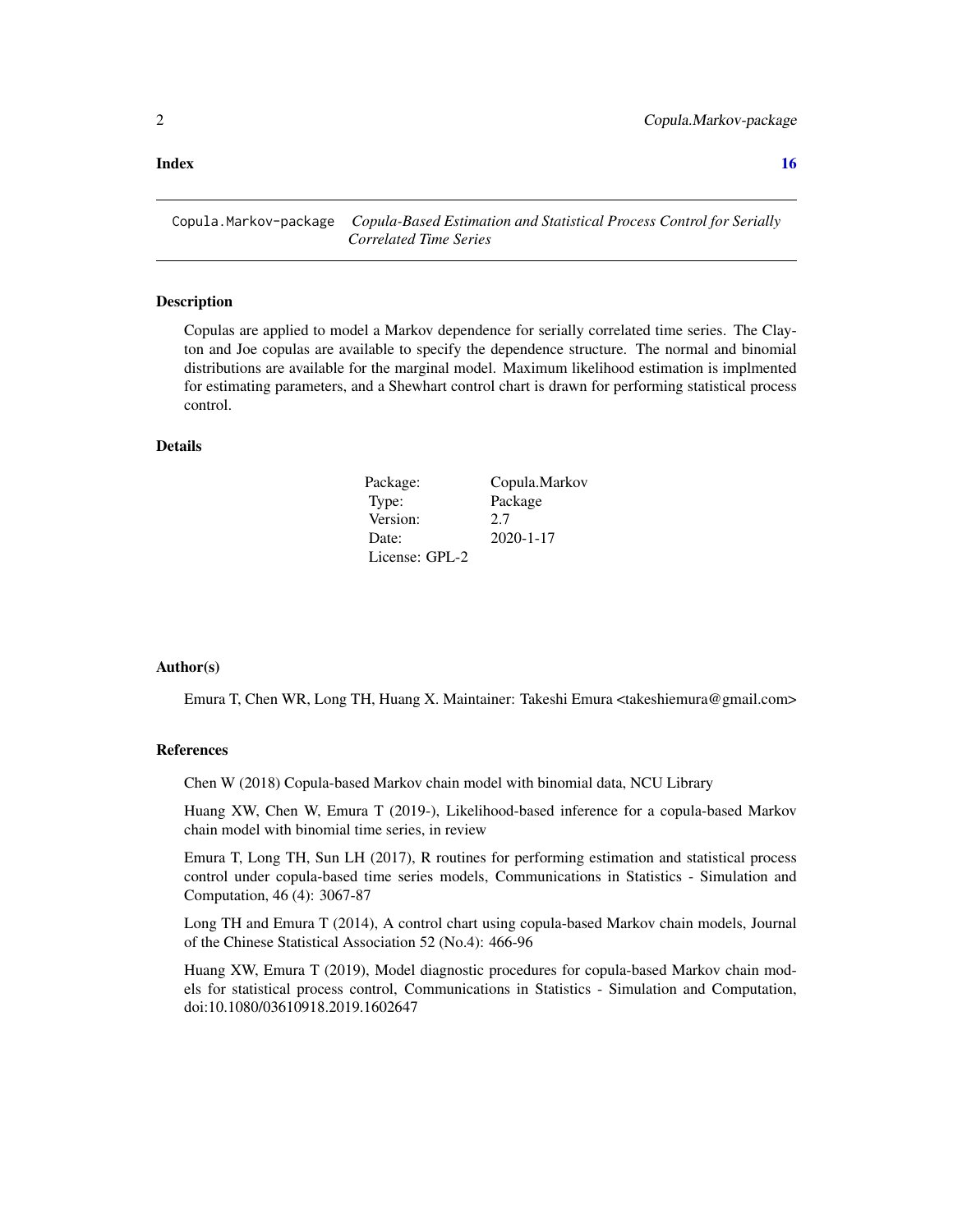<span id="page-2-0"></span>Clayton.Markov.DATA *Generating Time Series Data Under a Copula-Based Markov Chain Model with the Clayton Copula*

#### Description

Time-series datasets are generated under a copula-based Markov chain model with the Clayton copula. See Long et al. (2014) and Emura et al. (2017) for the details.

# Usage

Clayton.Markov.DATA(n, mu, sigma, alpha)

#### Arguments

| n     | sample size           |
|-------|-----------------------|
| mu    | mean                  |
| sigma | standard deviation    |
| alpha | association parameter |

#### Details

-1<alpha<0 for negative association; alpha>0 for positive association

#### Value

Time series data of size n.

#### Author(s)

Takeshi Emura

### References

Emura T, Long TH, Sun LH (2017), R routines for performing estimation and statistical process control under copula-based time series models, Communications in Statistics - Simulation and Computation, 46 (4): 3067-87

Long TH and Emura T (2014), A control chart using copula-based Markov chain models, Journal of the Chinese Statistical Association 52 (No.4): 466-96

#### Examples

```
set.seed(1)
Y=Clayton.Markov.DATA(n=1000,mu=0,sigma=1,alpha=8)
Clayton.Markov.MLE(Y,plot=TRUE)
```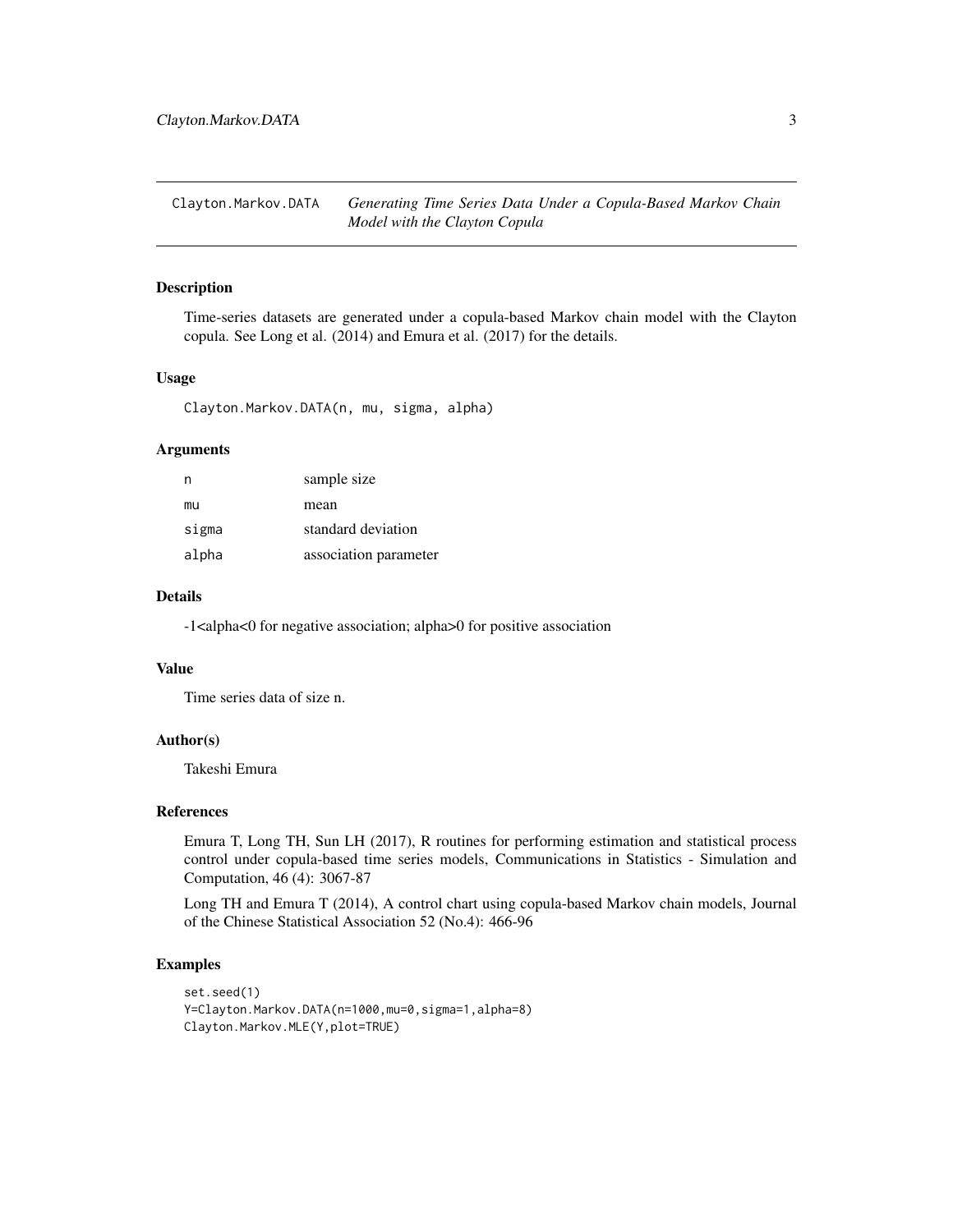<span id="page-3-0"></span>Clayton.Markov.DATA.binom

*Generating Time Series Data Under a Copula-Based Markov Chain Model with the Clayton Copula and Binomial Margin.*

#### Description

Time-series datasets are generated under a copula-based Markov chain model with the Clayton copula and binomial margin.

#### Usage

Clayton.Markov.DATA.binom(n, size, prob, alpha)

#### Arguments

| n     | number of observations            |
|-------|-----------------------------------|
| size  | number of binomial trials         |
| prob  | binomial probability; $0 < p < 1$ |
| alpha | association parameter             |

#### Details

-1<alpha<0 for negative association; alpha>0 for positive association

#### Value

Time series data of size n (this is different from the number of binomial trials = "size").

#### Author(s)

Huang XW, Chen W, Emura T

#### References

Chen W (2018) Copula-based Markov chain model with binomial data, NCU Library

Huang XW, Chen W, Emura T (2019-), Likelihood-based inference for a copula-based Markov chain model with binomial time series, in review

#### Examples

size=50 prob=0.5 alpha=2 set.seed(1) Y=Clayton.Markov.DATA.binom(n=500,size,prob,alpha) ### sample mean and SD ###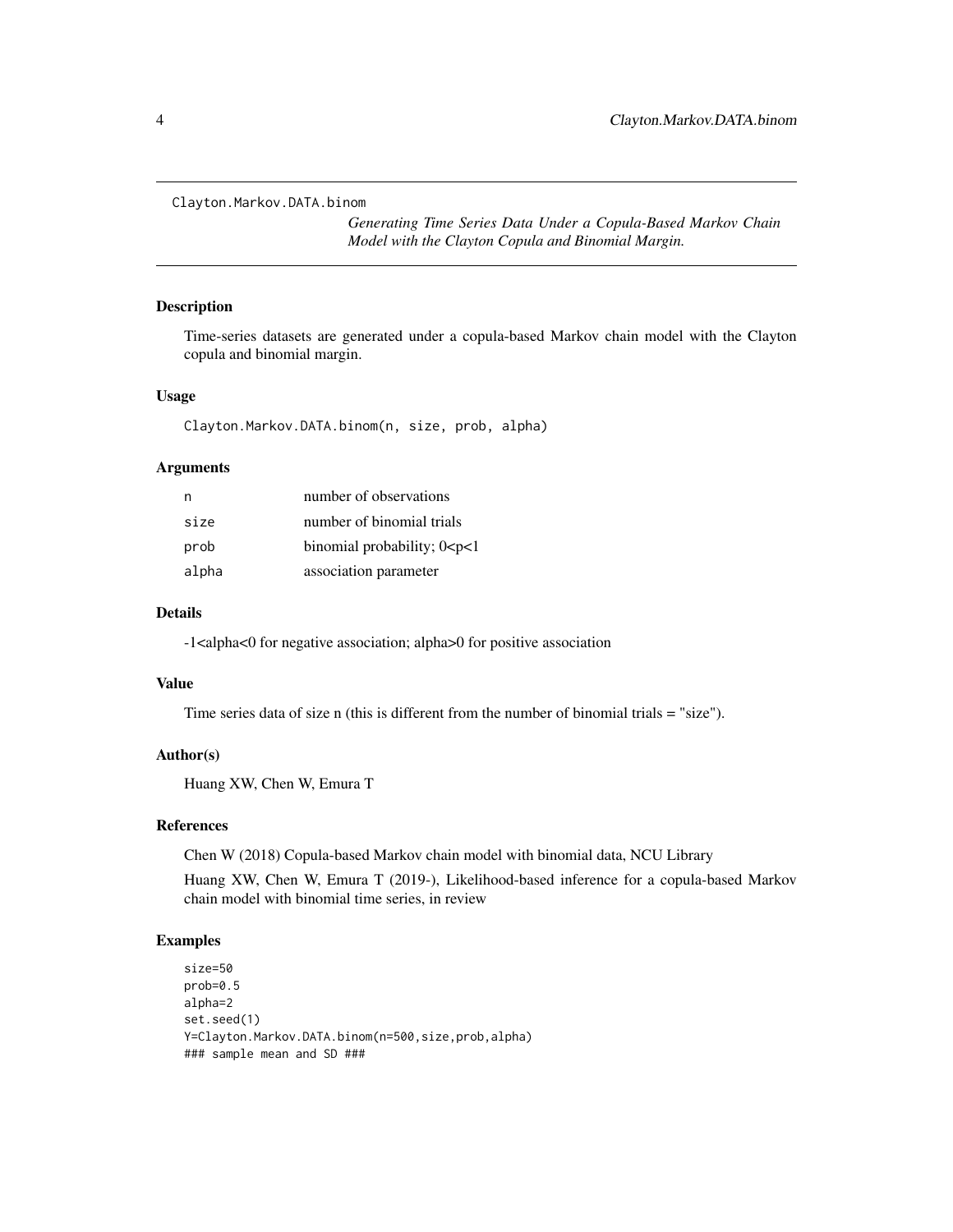# <span id="page-4-0"></span>Clayton.Markov.GOF 5

mean(Y) sd(Y) ### true mean and SD ### size\*prob sqrt(size\*prob\*(1-prob))

Clayton.Markov.GOF *A goodness-of-fit test for the marginal normal distribution.*

# Description

Perform a parametric bootstrap test based on the Cramer-von Mises and Kolmogorov-Smirnov statistics as proposed by Huang and Emura (2019).

# Usage

Clayton.Markov.GOF(Y,  $k = 3$ ,  $D = 1$ ,  $B = 200$ , GOF.plot=FALSE, method = "Newton")

# Arguments

| Υ        | vector of datasets                                                                        |
|----------|-------------------------------------------------------------------------------------------|
| k        | constant determining the length between LCL and UCL (k=3 corresponds to<br>3-sigma limit) |
| D        | diameter for U(-D, D) used in randomized Newton-Raphson                                   |
| B        | the number of Bootstrap replications                                                      |
| GOF.plot | if TRUE, show the model diagnostic plots for B bootstrap replications                     |
| method   | Newton-Raphson method or nlm can be chosen                                                |

### Value

| CM.     | The Cramer-von Mises statistic and its P-value        |
|---------|-------------------------------------------------------|
| KS.     | The Kolmogorov-Smirnov statistic and its P-value      |
| CM.boot | Bootstrap values of the Cramer-von Mises statistics   |
| KS.boot | Bootstrap values of the Kolmogorov-Smirnov statistics |

# Author(s)

Takeshi Emura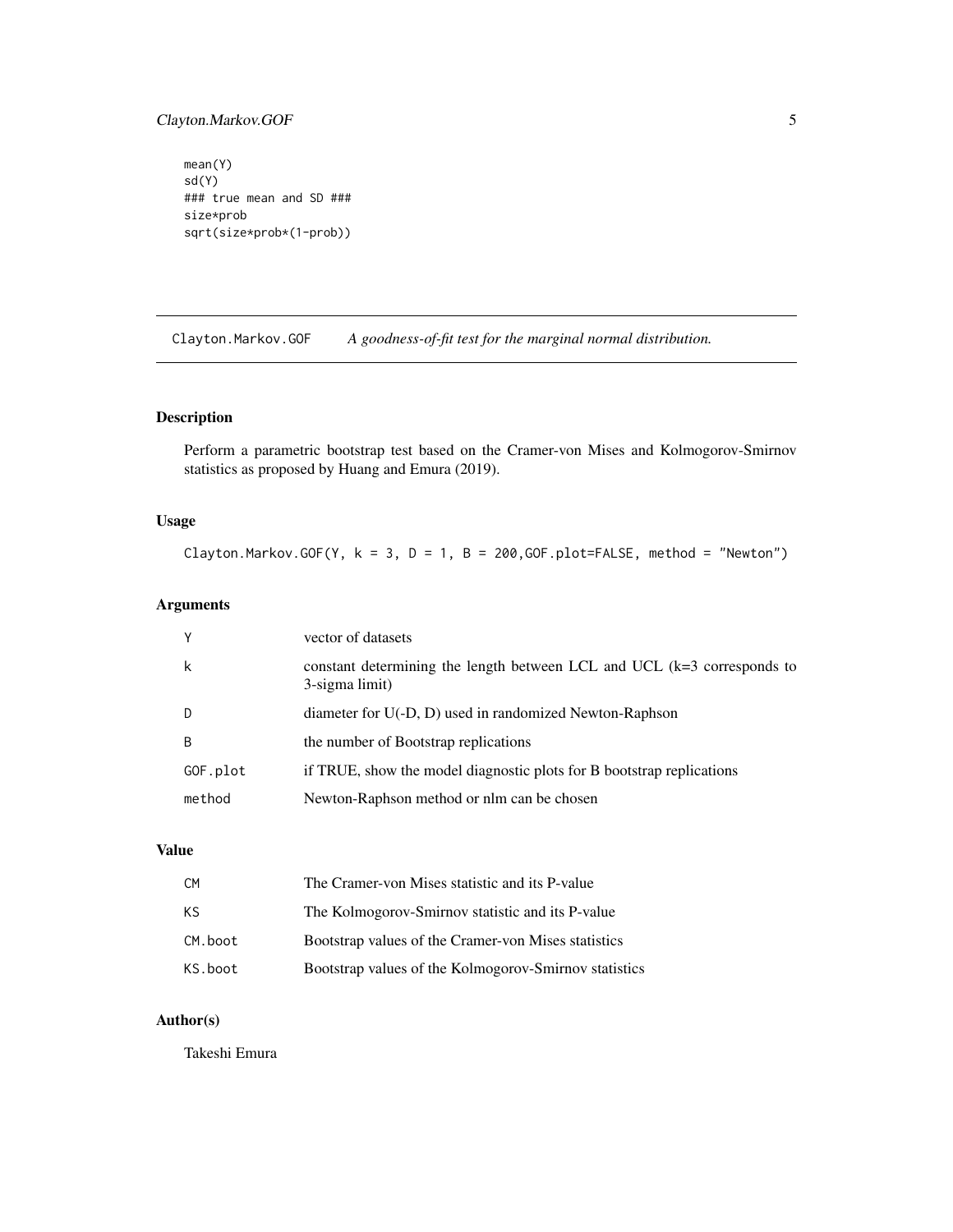#### References

Emura T, Long TH, Sun LH (2017), R routines for performing estimation and statistical process control under copula-based time series models, Communications in Statistics - Simulation and Computation, 46 (4): 3067-87

Long TH and Emura T (2014), A control chart using copula-based Markov chain models, Journal of the Chinese Statistical Association 52 (No.4): 466-96

Huang XW, Emura T (2019), Model diagnostic procedures for copula-based Markov chain models for statistical process control, Communications in Statistics - Simulation and Computation, doi:10.1080/03610918.2019.1602647

# Examples

```
set.seed(1)
Y=Clayton.Markov.DATA(n=1000,mu=0,sigma=1,alpha=2)
Clayton.Markov.GOF(Y,B=5,GOF.plot=TRUE)
```
Clayton.Markov.GOF.binom

*A goodness-of-fit test for the marginal binomial distribution.*

#### Description

Perform a parametric bootstrap test based on the Cramer-von Mises and Kolmogorov-Smirnov statistics as proposed by Huang and Emura (2019) and Huang et al. (2019-).

# Usage

```
Clayton.Markov.GOF.binom(Y, k = 3, size, B = 200, GOF.plot=FALSE, method = "Newton")
```
#### Arguments

|          | vector of datasets                                                                        |
|----------|-------------------------------------------------------------------------------------------|
| ĸ        | constant determining the length between LCL and UCL (k=3 corresponds to<br>3-sigma limit) |
| size     | number of binomial trials                                                                 |
| B        | the number of Bootstrap replications                                                      |
| GOF.plot | if TRUE, show the model diagnostic plots for B bootstrap replications                     |
| method   | Newton-Raphson method or nlm can be chosen                                                |
|          |                                                                                           |

#### Value

| C <sub>M</sub> | The Cramer-von Mises statistic and its P-value        |
|----------------|-------------------------------------------------------|
| ΚS             | The Kolmogorov-Smirnov statistic and its P-value      |
| CM.boot        | Bootstrap values of the Cramer-von Mises statistics   |
| KS.boot        | Bootstrap values of the Kolmogorov-Smirnov statistics |

<span id="page-5-0"></span>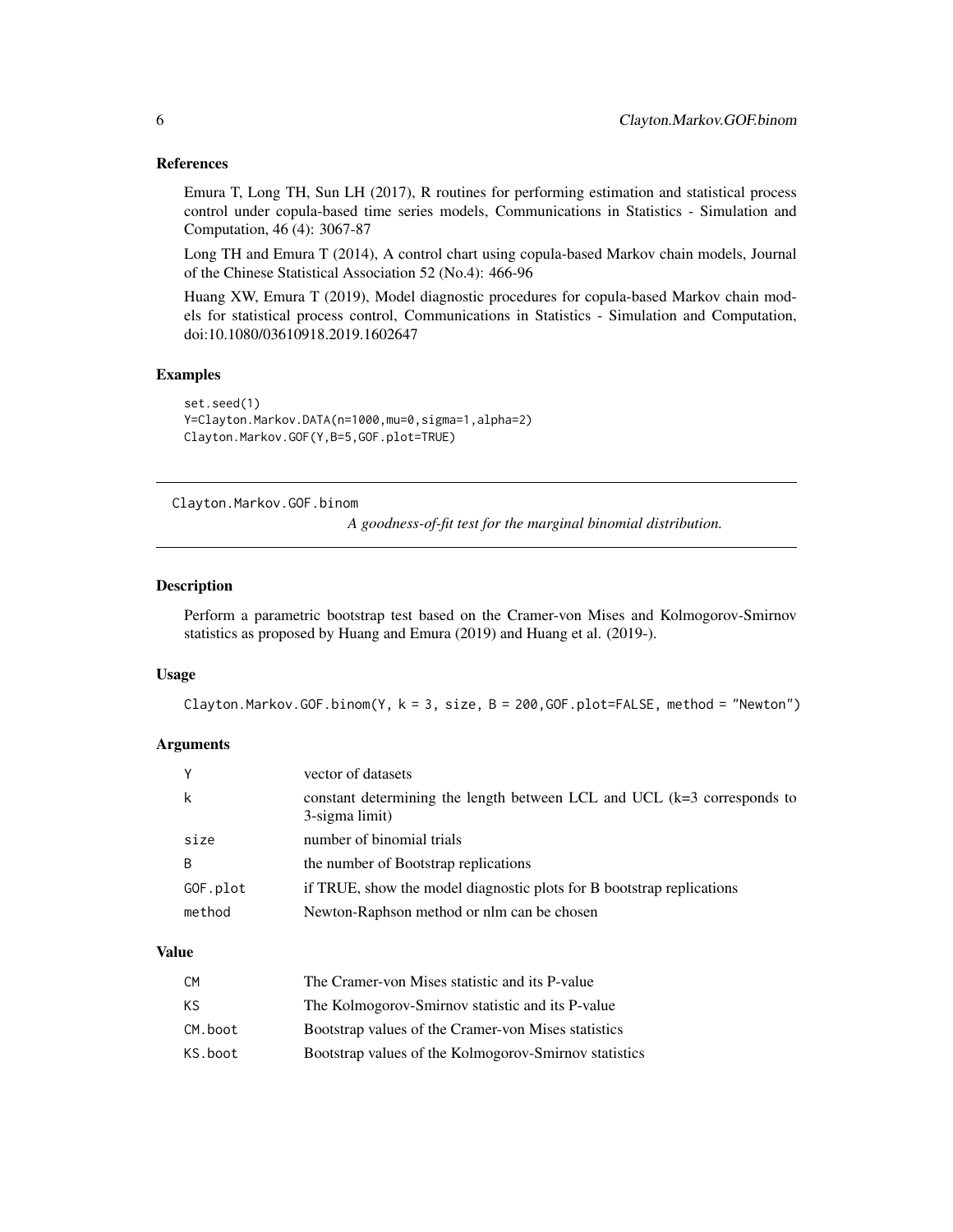#### <span id="page-6-0"></span>Author(s)

Huang XW, Emura T

# References

Huang XW, Emura T (2019), Model diagnostic procedures for copula-based Markov chain models for statistical process control, Communications in Statistics - Simulation and Computation, doi:10.1080/03610918.2019.1602647

Huang XW, Chen W, Emura T (2019-), Likelihood-based inference for a copula-based Markov chain model with binomial time series, in review

#### Examples

```
size=50
prob=0.5
alpha=2
set.seed(1)
Y=Clayton.Markov.DATA.binom(n=500,size,prob,alpha)
Clayton.Markov.GOF.binom(Y,size=size,B=5,k=3,GOF.plot=TRUE) ## B=5 to save time
```

| Clayton.Markov.MLE | Maximum Likelihood Estimation and Statistical Process Control Un- |
|--------------------|-------------------------------------------------------------------|
|                    | der the Clayton Copula                                            |

#### Description

The maximum likelihood estimates are produced and the Shewhart control chart is drawn with ksigma control limits (e.g., 3-sigma). The dependence model follows the Clayton copula and the marginal (stationary) distribution follows the normal distribution.

# Usage

Clayton.Markov.MLE(Y,  $k = 3$ ,  $D = 1$ ,  $plot = TRUE$ , GOF=FALSE, method = "nlm")

#### Arguments

| Y          | vector of datasets                                                                          |
|------------|---------------------------------------------------------------------------------------------|
| k          | constant determining the length between LCL and UCL $(k=3$ corresponds to<br>3-sigma limit) |
| D          | diameter for U(-D, D) used in randomized Newton-Raphson                                     |
| plot       | show the control chart if TRUE                                                              |
| <b>GOF</b> | show the model diagnostic plot if TRUE                                                      |
| method     | apply "nlm" or "Newton" method                                                              |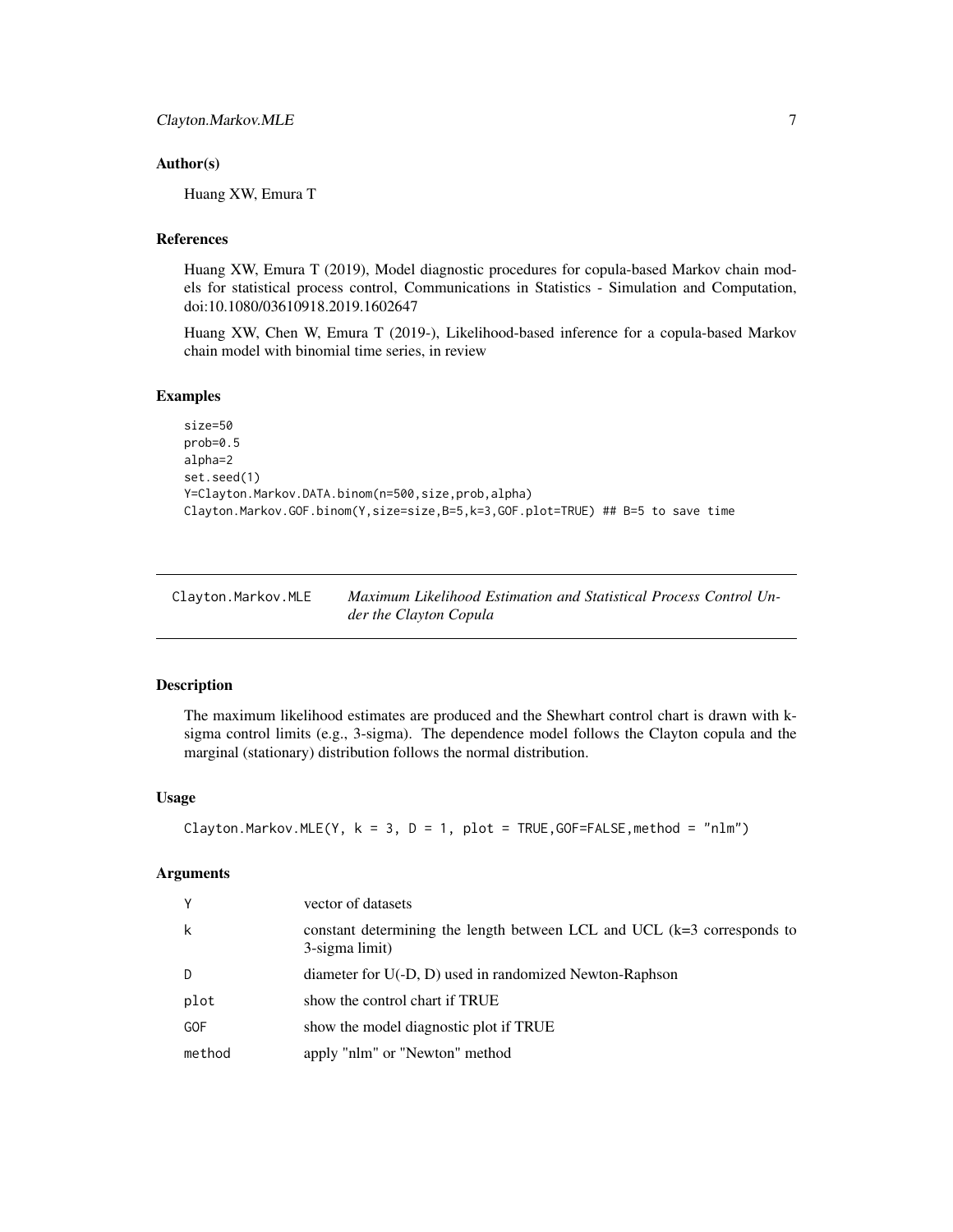# <span id="page-7-0"></span>Value

| mu                 | estimate, SE, and 95 percent CI                           |
|--------------------|-----------------------------------------------------------|
| sigma              | estimate, SE, and 95 percent CI                           |
| alpha              | estimate, SE, and 95 percent CI                           |
| Control_Limit      | Center = mu, LCL = mu - $k$ *sigma, UCL = mu + $k$ *sigma |
| out_of_control     |                                                           |
|                    | IDs for out-of-control points                             |
| Gradient           | gradients (must be zero)                                  |
| Hessian            | Hessian matrix                                            |
| Eigenvalue_Hessian |                                                           |
|                    | Eigenvalues for the Hessian matrix                        |
| KS.test            | KS statistics                                             |
| CM.test            | CM statistics                                             |
| log.likelihood     |                                                           |
|                    | Log-likelihood value for the estimation                   |

#### Author(s)

Long TH, Huang XW and Emura T

#### References

Emura T, Long TH, Sun LH (2017), R routines for performing estimation and statistical process control under copula-based time series models, Communications in Statistics - Simulation and Computation, 46 (4): 3067-87

Long TH and Emura T (2014), A control chart using copula-based Markov chain models, Journal of the Chinese Statistical Association 52 (No.4): 466-96

#### Examples

```
set.seed(1)
Y=Clayton.Markov.DATA(n=1000,mu=0,sigma=1,alpha=2)
Clayton.Markov.MLE(Y,plot=TRUE)
```
Clayton.Markov.MLE.binom

*Maximum Likelihood Estimation and Statistical Process Control Under the Clayton Copula*

## Description

The maximum likelihood estimates are produced and the Shewhart control chart is drawn with ksigma control limits (e.g., 3-sigma). The dependence model follows the Clayton copula and the marginal (stationary) distribution follows the normal distribution.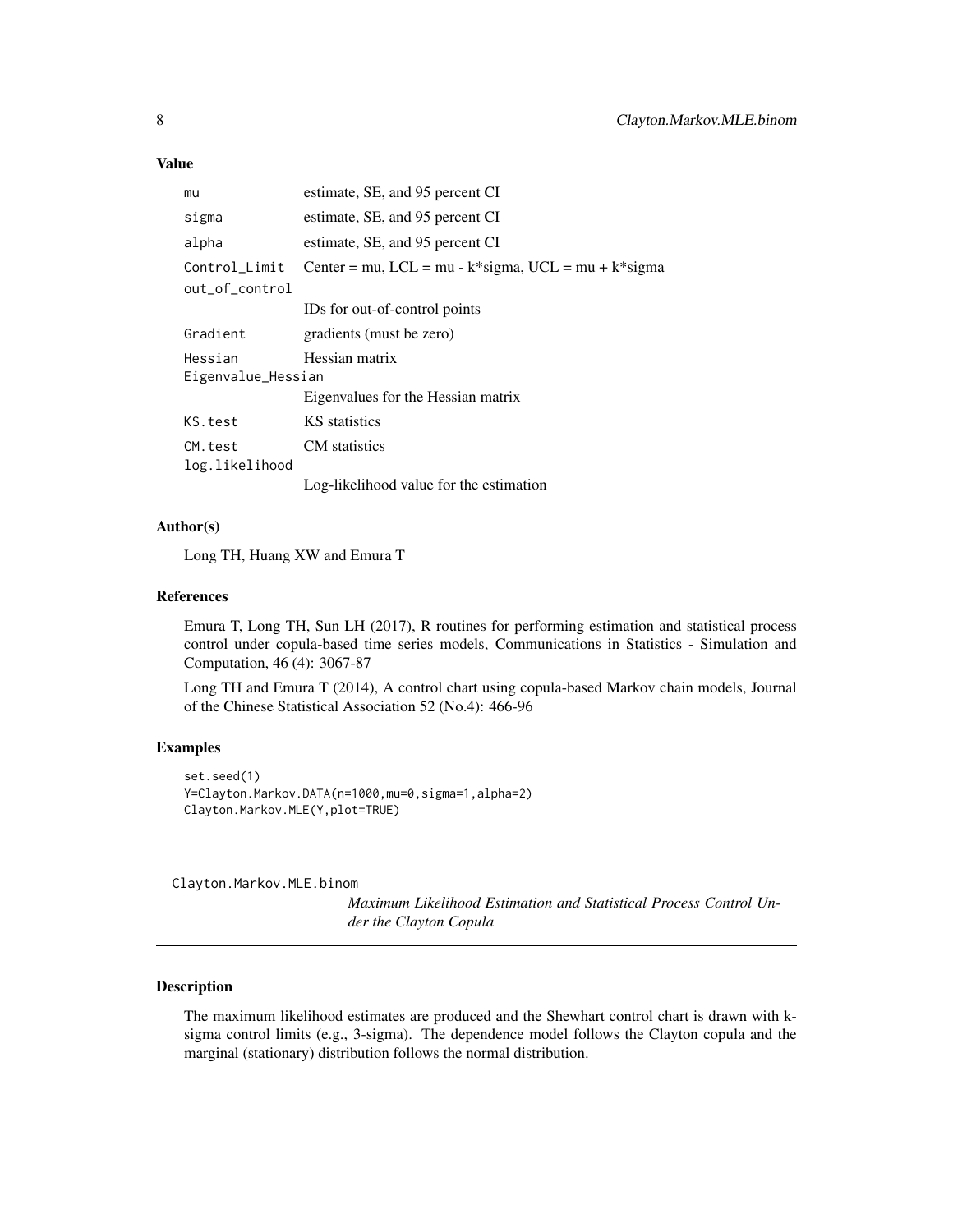# Clayton.Markov.MLE.binom 9

# Usage

Clayton.Markov.MLE.binom(Y, size, k = 3, method="nlm", plot = TRUE, GOF=FALSE)

# Arguments

| Υ      | vector of observations                                                                      |
|--------|---------------------------------------------------------------------------------------------|
| size   | numbe of binomial trials                                                                    |
| method | nlm or Newton                                                                               |
|        | constant determining the length between LCL and UCL $(k=3$ corresponds to<br>3-sigma limit) |
| plot   | show the control chart if TRUE                                                              |
| GOF    | show the model diagnostic plot if TRUE                                                      |

# Value

| p                                               | estimate, SE, and 95 percent CI                         |
|-------------------------------------------------|---------------------------------------------------------|
| alpha                                           | estimate, SE, and 95 percent CI                         |
| Control_Limit                                   | Center = $n*p$ , LCL = mu - k*sigma, UCL = mu + k*sigma |
| out_of_control                                  |                                                         |
|                                                 | IDs for out-of-control points                           |
| Gradient                                        | gradients (must be zero)                                |
| Hessian matrix<br>Hessian<br>Eigenvalue_Hessian |                                                         |
|                                                 | Eigenvalues for the Hessian matrix                      |
| KS.test                                         | KS statistics                                           |
| CM. test<br>log_likelihood                      | CM statistics                                           |
|                                                 | Log-likelihood value for the estimation                 |

# Author(s)

Huang XW, Emura T

#### References

Chen W (2018) Copula-based Markov chain model with binomial data, NCU Library

Huang XW, Chen W, Emura T (2019-), Likelihood-based inference for a copula-based Markov chain model with binomial time series, in review

# Examples

size=50 prob=0.5 alpha=2 set.seed(1) Y=Clayton.Markov.DATA.binom(n=500,size,prob,alpha) Clayton.Markov.MLE.binom(Y,size=size,k=3,plot=TRUE)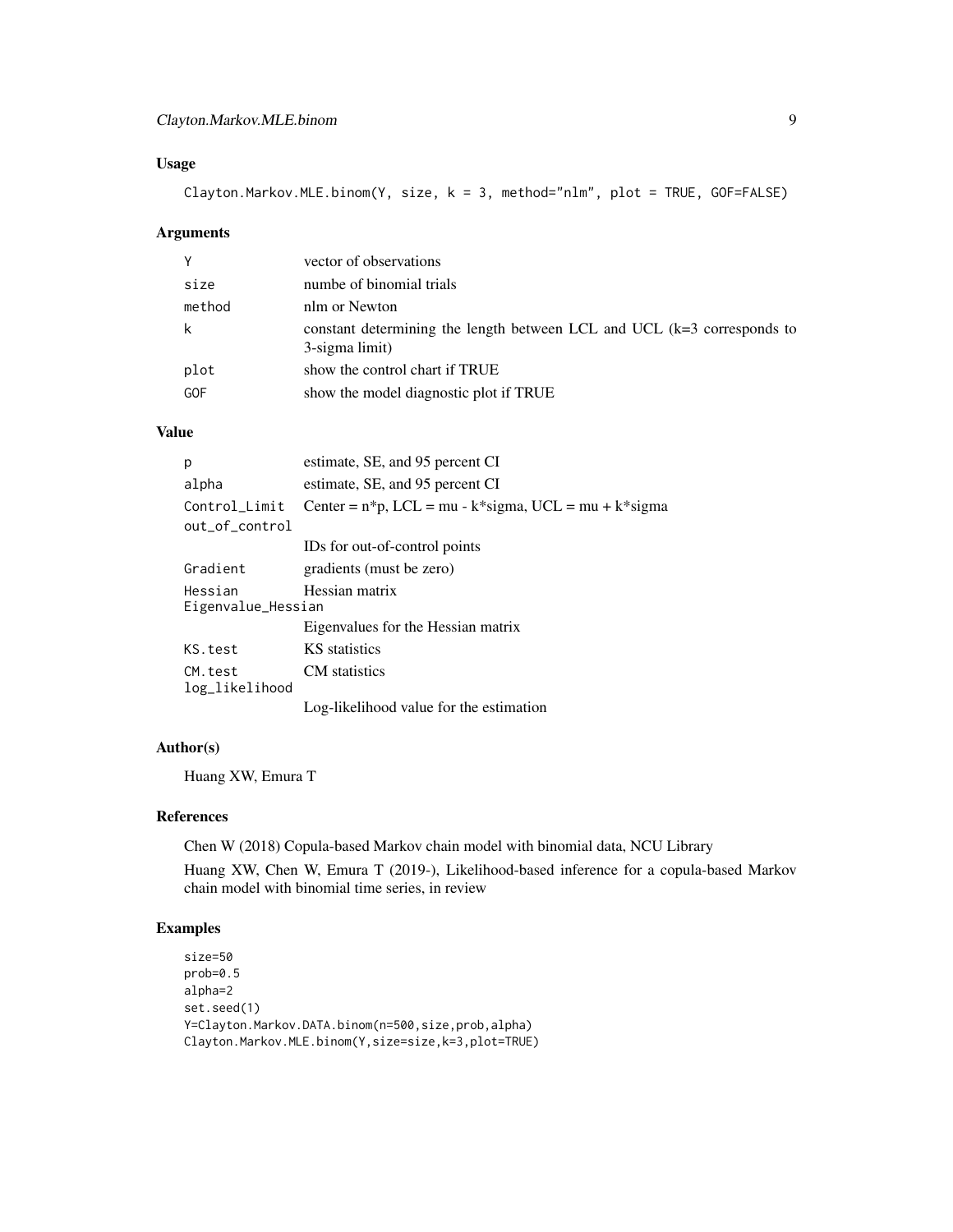<span id="page-9-0"></span>Clayton.Markov2.DATA *Generating Time Series Data Under a Copula-Based 2nd-order Markov Chain Model with the Clayton Copula*

# Description

Time-series datasets are generated under a copula-based 2nd order Markov chain model with the Clayton copula.

#### Usage

Clayton.Markov2.DATA(n, mu, sigma, alpha)

# Arguments

| n     | sample size           |
|-------|-----------------------|
| mu    | mean                  |
| sigma | standard deviation    |
| alpha | association parameter |

# Details

-1<alpha<0 for negative association; alpha>0 for positive association

# Value

Time series data of size n

#### Author(s)

Xinwei Huang and Takeshi Emura

# References

Huang XW, Emura T (2019), Model diagnostic procedures for copula-based Markov chain models for statistical process control, Communications in Statistics - Simulation and Computation, doi:10.1080/03610918.2019.1602647

# Examples

```
Clayton.Markov2.DATA(n = 100, mu = 0, sigma = 1, alpha = 2)
```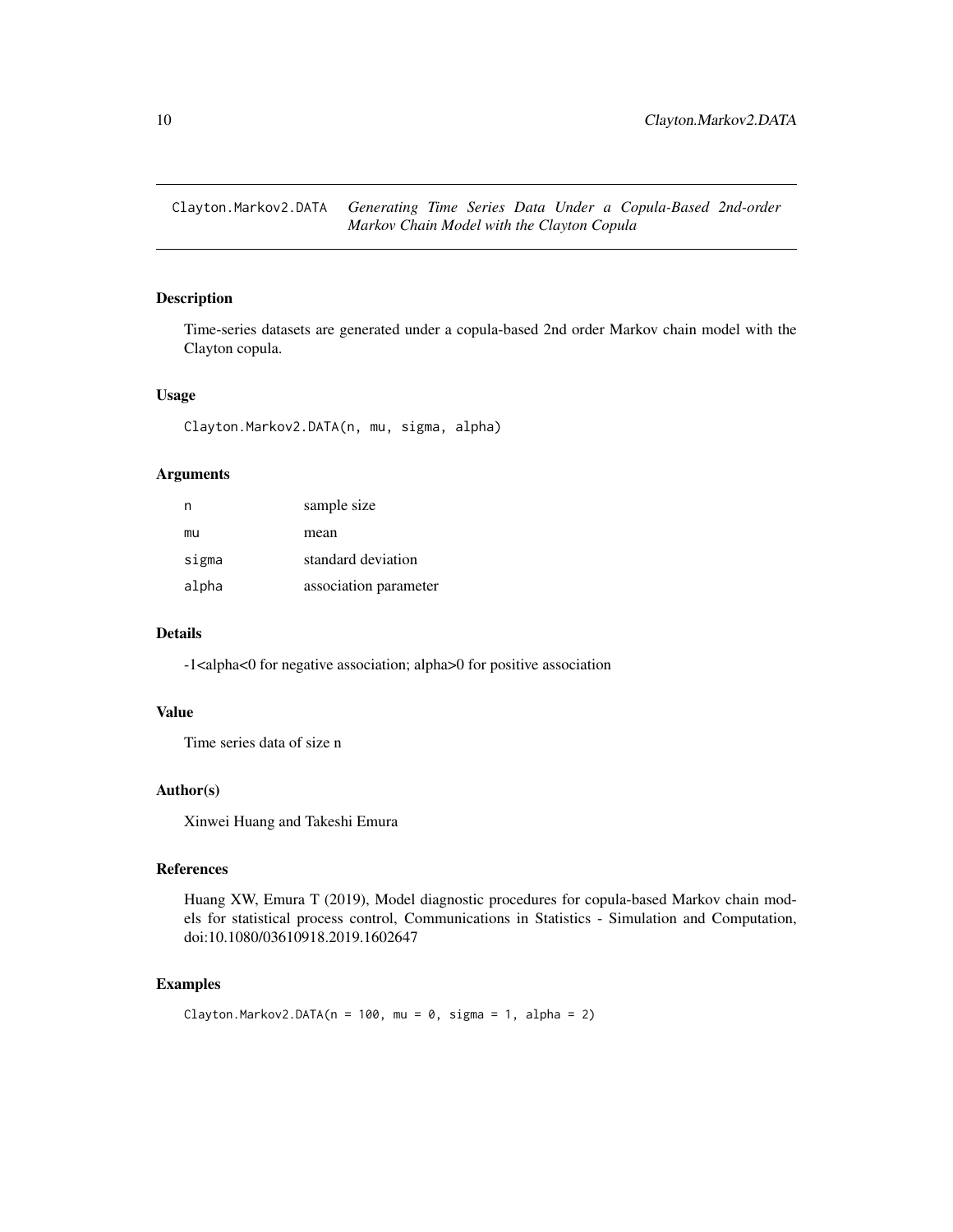<span id="page-10-0"></span>Clayton.Markov2.MLE *Maximum Likelihood Estimation and Statistical Process Control Under the Clayton Copula with a 2nd order Markov chain.*

# Description

The maximum likelihood estimates are produced and the Shewhart control chart is drawn with ksigma control limits (e.g., 3-sigma). The dependence model follows the Clayton copula and the marginal (stationary) distribution follows the normal distribution. The model diagnostic plot is also given (by the option "GOF=TRUE"). See Huang and Emura (2019) for the methodological details.

# Usage

Clayton.Markov2.MLE(Y,  $k = 3$ ,  $D = 1$ ,  $plot = TRUE$ ,  $GOF = FALSE$ )

# Arguments

| Y    | vector of datasets                                                                        |
|------|-------------------------------------------------------------------------------------------|
| k    | constant determining the length between LCL and UCL (k=3 corresponds to<br>3-sigma limit) |
| D    | diameter for U(-D, D) used in randomized Newton-Raphson                                   |
| plot | show the control chart if TRUE                                                            |
| GOF  | show the model diagnostic plot if TRUE                                                    |

# Value

| mu                            | estimate, SE, and 95 percent CI                           |
|-------------------------------|-----------------------------------------------------------|
| sigma                         | estimate, SE, and 95 percent CI                           |
| alpha                         | estimate, SE, and 95 percent CI                           |
| Control_Limit                 | Center = mu, LCL = mu - $k$ *sigma, UCL = mu + $k$ *sigma |
| out_of_control                |                                                           |
|                               | IDs for out-of-control points                             |
| Gradient                      | gradients (must be zero)                                  |
| Hessian<br>Eigenvalue_Hessian | Hessian matrix                                            |
|                               | Eigenvalues for the Hessian matrix                        |
| KS.test                       | KS statistics                                             |
| CM.test<br>log.likelihood     | <b>CM</b> statistics                                      |
|                               | Log-likelihood value for the estimation                   |

# Author(s)

Xinwei Huang and Takeshi Emura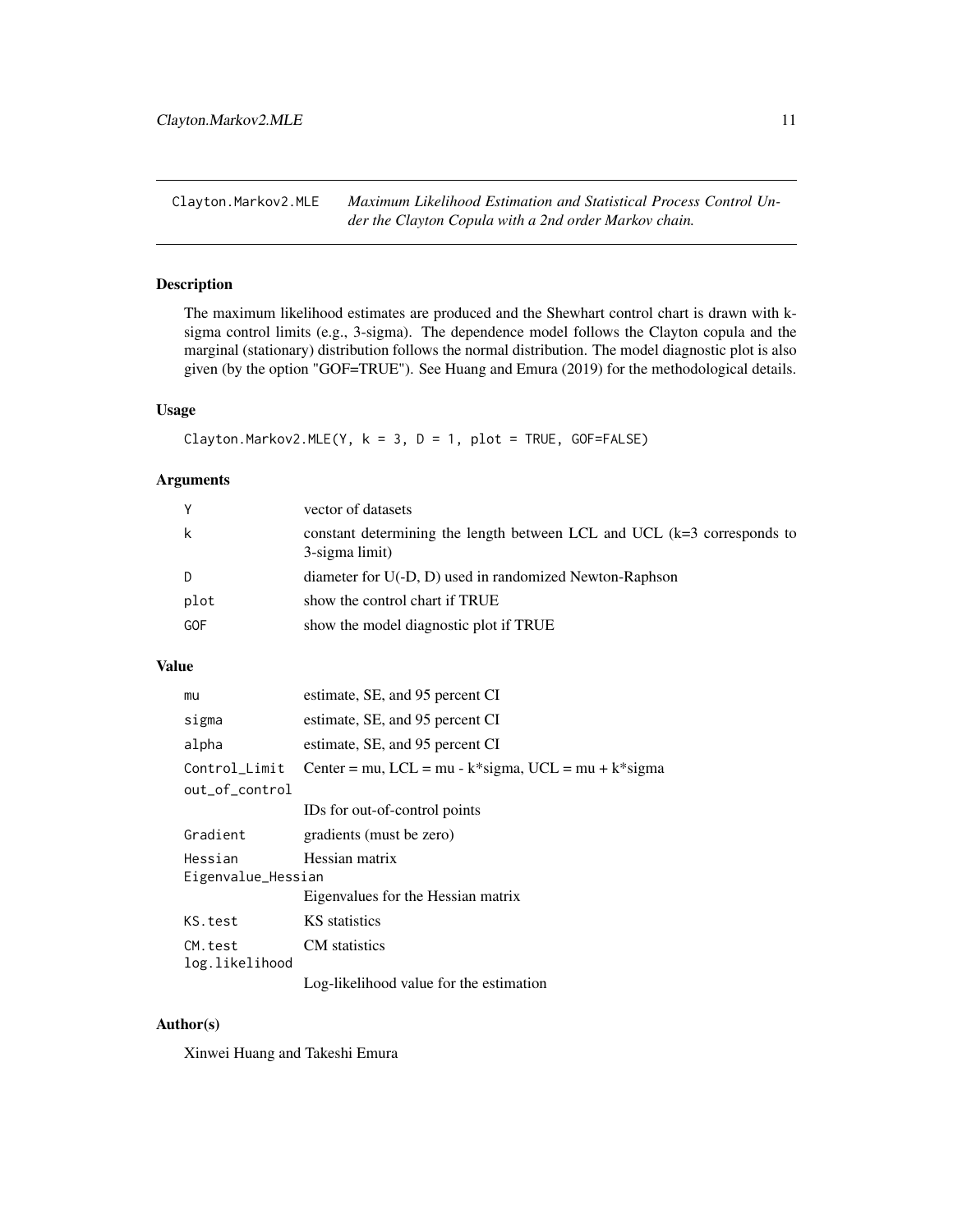#### <span id="page-11-0"></span>References

Huang XW, Emura T (2019), Model diagnostic procedures for copula-based Markov chain models for statistical process control, Communications in Statistics - Simulation and Computation, doi:10.1080/03610918.2019.1602647

# Examples

```
Y = c(0.265, 0.256, 0.261, 0.261, 0.260, 0.257, 0.258, 0.263, 0.254, 0.254,
      0.258, 0.256, 0.256, 0.265, 0.270, 0.267, 0.270, 0.267, 0.266, 0.271,
      0.270, 0.264, 0.261, 0.264, 0.266, 0.264, 0.269, 0.268, 0.264, 0.262,
      0.257, 0.255, 0.255, 0.253, 0.251, 0.254, 0.255)
Clayton.Markov2.MLE(Y, k = 1, D = 1, plot = TRUE)
```

```
Y=Clayton.Markov2.DATA(n=1000,mu=0,sigma=1,alpha=8)
Clayton.Markov2.MLE(Y, plot=TRUE)
```

| Joe.Markov.DATA | Generating Time Series Data Under a Copula-Based Markov Chain |  |
|-----------------|---------------------------------------------------------------|--|
|                 | Model with the Joe Copula                                     |  |

# Description

Time-series datasets are generated under a copula-based Markov chain model with the Joe copula.

### Usage

```
Joe.Markov.DATA(n, mu, sigma, alpha)
```
#### Arguments

| n     | sample size           |
|-------|-----------------------|
| mu    | mean                  |
| sigma | standard deviation    |
| alpha | association parameter |

#### Details

alpha>=1 for positive association

# Value

Time series data of size n

## Author(s)

Takeshi Emura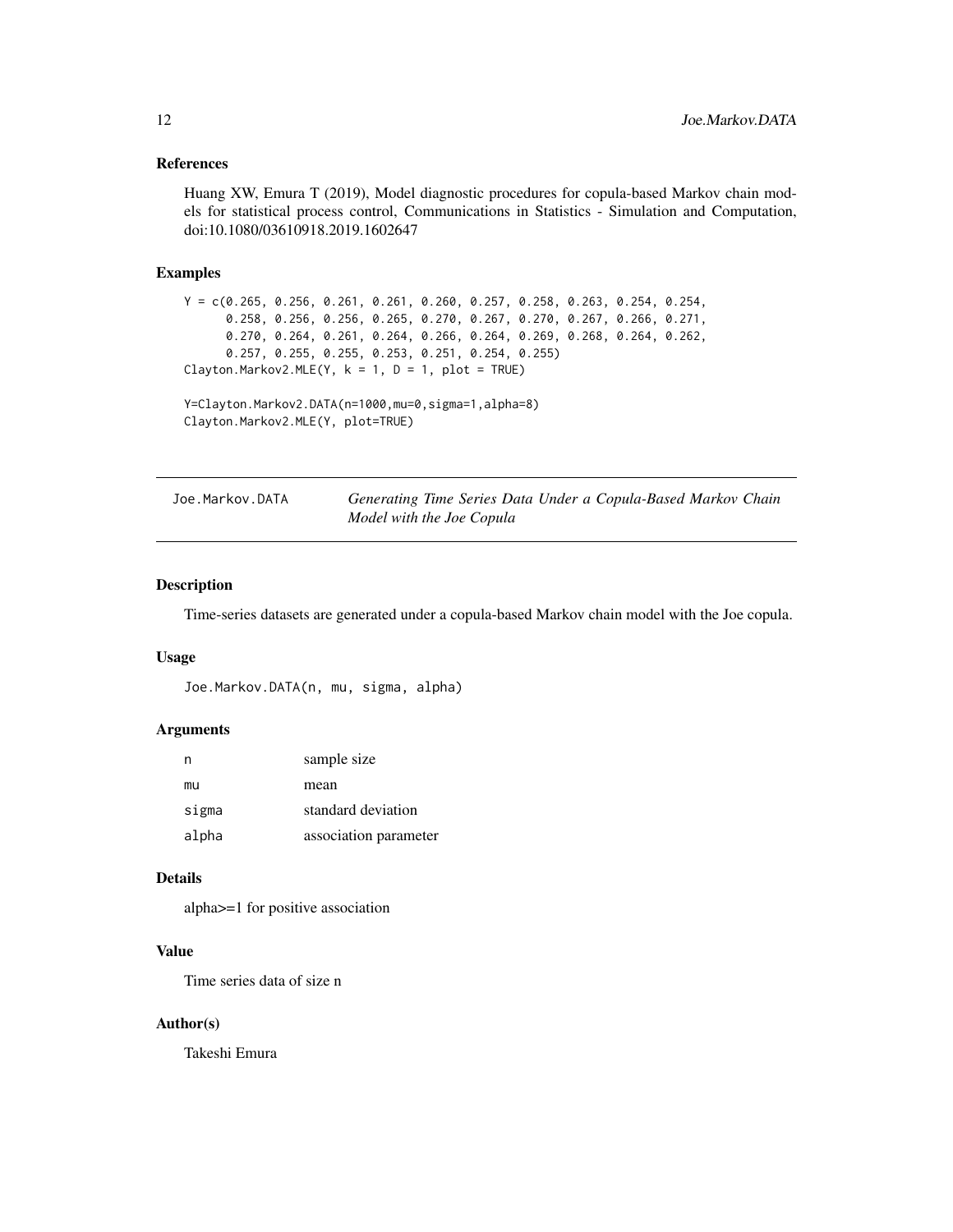# <span id="page-12-0"></span>References

Emura T, Long TH, Sun LH (2017), R routines for performing estimation and statistical process control under copula-based time series models, Communications in Statistics - Simulation and Computation, 46 (4): 3067-87

Long TS and Emura T (2014), A control chart using copula-based Markov chain models, Journal of the Chinese Statistical Association 52 (No.4): 466-96

#### Examples

```
n=1000
alpha=2.856 ### Kendall's tau =0.5 ###
mu=2sigma=1
Y=Joe.Markov.DATA(n,mu,sigma,alpha)
mean(Y)
sd(Y)
cor(Y[-1],Y[-n],method="kendall")
```

```
Joe.Markov.MLE(Y,k=2)
```
Joe.Markov.DATA.binom *Generating Time Series Data Under a Copula-Based Markov Chain Model with the Joe Copula and Binomial Margin.*

# Description

Time-series datasets are generated under a copula-based Markov chain model with the Joe copula and binomial margin.

# Usage

```
Joe.Markov.DATA.binom(n, size, prob, alpha)
```
#### Arguments

| n     | number of observations            |
|-------|-----------------------------------|
| size  | number of binomial trials         |
| prob  | binomial probability; $0 < p < 1$ |
| alpha | association parameter             |

# Details

alpha>=1 for positive association

# Value

time series data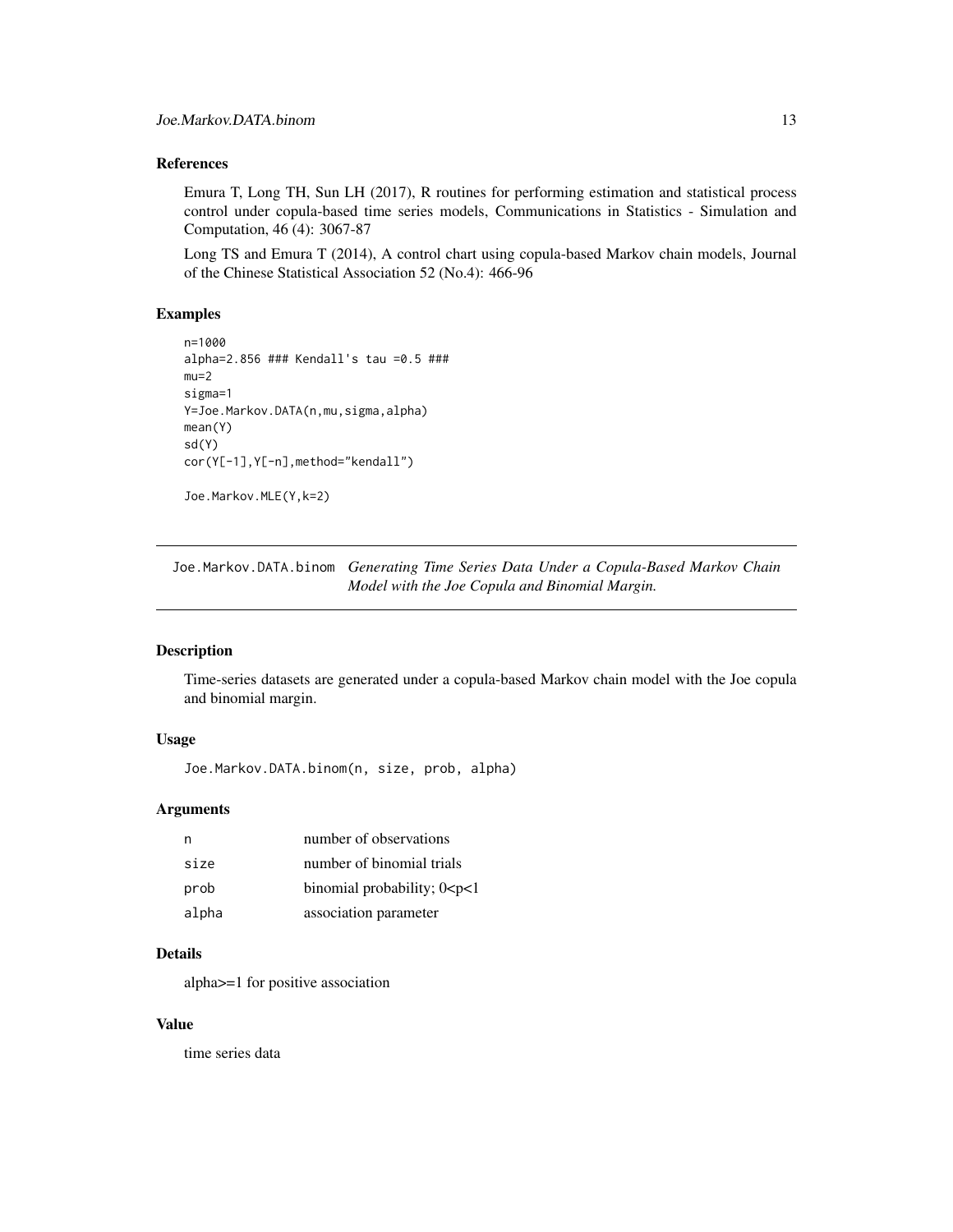#### <span id="page-13-0"></span>Author(s)

Huang X, Emura T

## References

Chen W (2018) Copula-based Markov chain model with binomial data, NCU Library

Huang X, Chen W, Emura T (2019-) A control chart using a copula-based Markov chain for attribute data, revision

#### Examples

```
size=50
prob=0.5
alpha=2
set.seed(1)
Y=Joe.Markov.DATA.binom(n=500,size,prob,alpha)
### sample mean and SD ###
mean(Y)
sd(Y)
### true mean and SD ###
size*prob
sqrt(size*prob*(1-prob))
```

| Joe.Markov.MLE | Maximum Likelihood Estimation and Statistical Process Control Un- |
|----------------|-------------------------------------------------------------------|
|                | der the Joe Copula                                                |

# Description

The maximum likelihood estimates are produced and the Shewhart control chart is drawn with ksigma control limits (e.g., 3-sigma). The dependence model follows the Joe copula and the marginal (stationary) distribution follows the normal distribution.

#### Usage

```
Joe.Markov.MLE(Y, k = 3, D = 1, plot = TRUE, GOF = FALSE, method = "nlm")
```
#### Arguments

| Υ      | vector of datasets                                                                        |
|--------|-------------------------------------------------------------------------------------------|
| k      | constant determining the length between LCL and UCL (k=3 corresponds to<br>3-sigma limit) |
| D      | diameter for U(-D, D) used in randomized Newton-Raphson                                   |
| plot   | show the control chart if TRUE                                                            |
| GOF    | show the model diagnostic plot if TRUE                                                    |
| method | apply "nlm" or "Newton" method                                                            |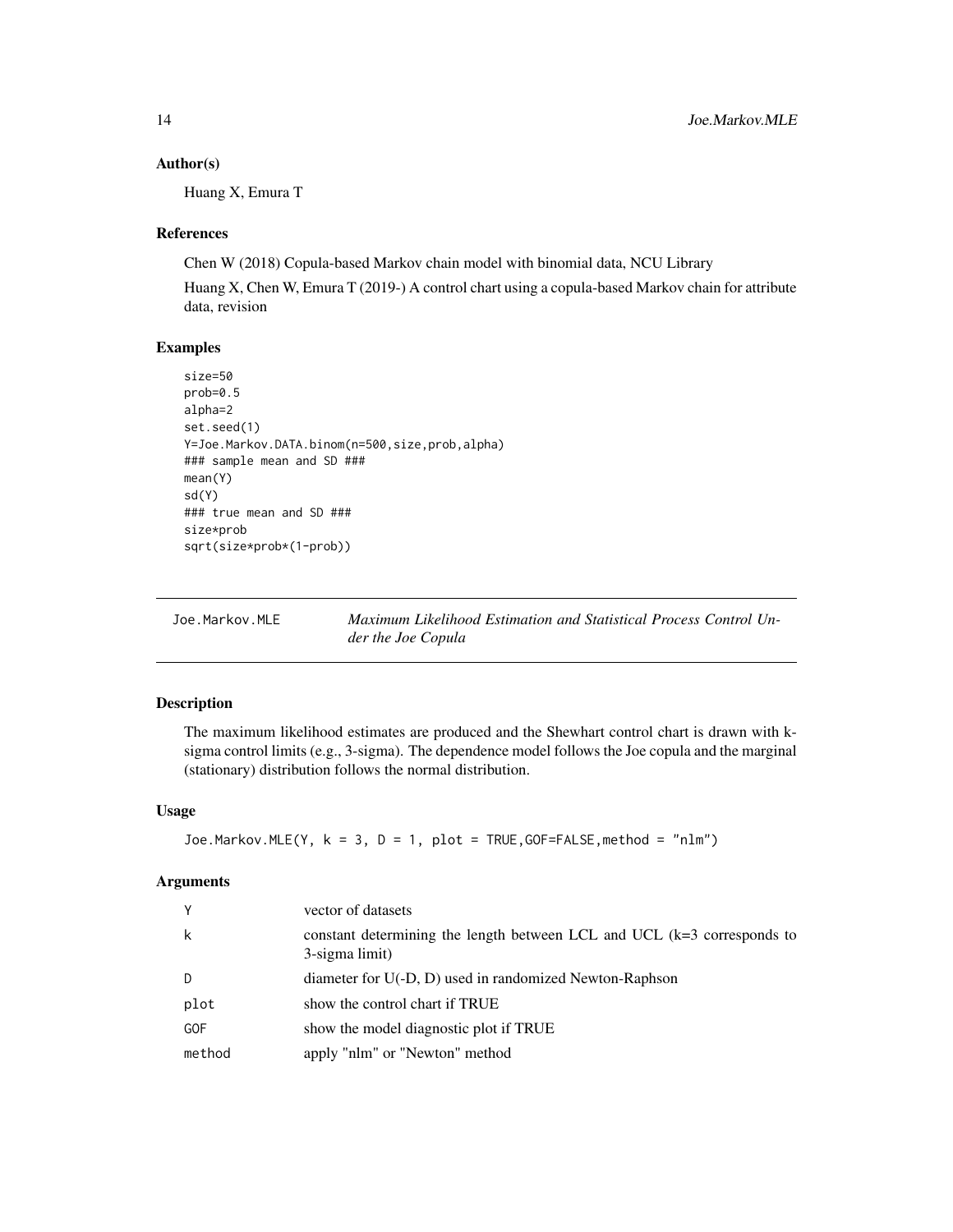# Joe.Markov.MLE 15

# Value

| mu                            | estimate, SE, and 95 percent CI                           |
|-------------------------------|-----------------------------------------------------------|
| sigma                         | estimate, SE, and 95 percent CI                           |
| alpha                         | estimate, SE, and 95 percent CI                           |
| Control_Limit                 | Center = mu, LCL = mu - $k$ *sigma, UCL = mu + $k$ *sigma |
| out_of_control                |                                                           |
|                               | IDs for out-of-control points                             |
| Gradient                      | gradients (must be zero)                                  |
| Hessian<br>Eigenvalue_Hessian | Hessian matrix                                            |
|                               | Eigenvalues for the Hessian matrix                        |
| KS.test                       | KS statistics                                             |
| CM.test<br>log.likelihood     | <b>CM</b> statistics                                      |
|                               | Log-likelihood value for the estimation                   |

#### Author(s)

Long TH, Huang XW and Takeshi Emura

#### References

Emura T, Long TH, Sun LH (2017), R routines for performing estimation and statistical process control under copula-based time series models, Communications in Statistics - Simulation and Computation, 46 (4): 3067-87

Long TH and Emura T (2014), A control chart using copula-based Markov chain models, Journal of the Chinese Statistical Association 52 (No.4): 466-96

# Examples

```
n=1000
alpha=2.856 ### Kendall's tau =0.5 ###
mu=2sigma=1
Y=Joe.Markov.DATA(n,mu,sigma,alpha)
mean(Y)
sd(Y)
cor(Y[-1],Y[-n],method="kendall")
```
Joe.Markov.MLE(Y,k=2)